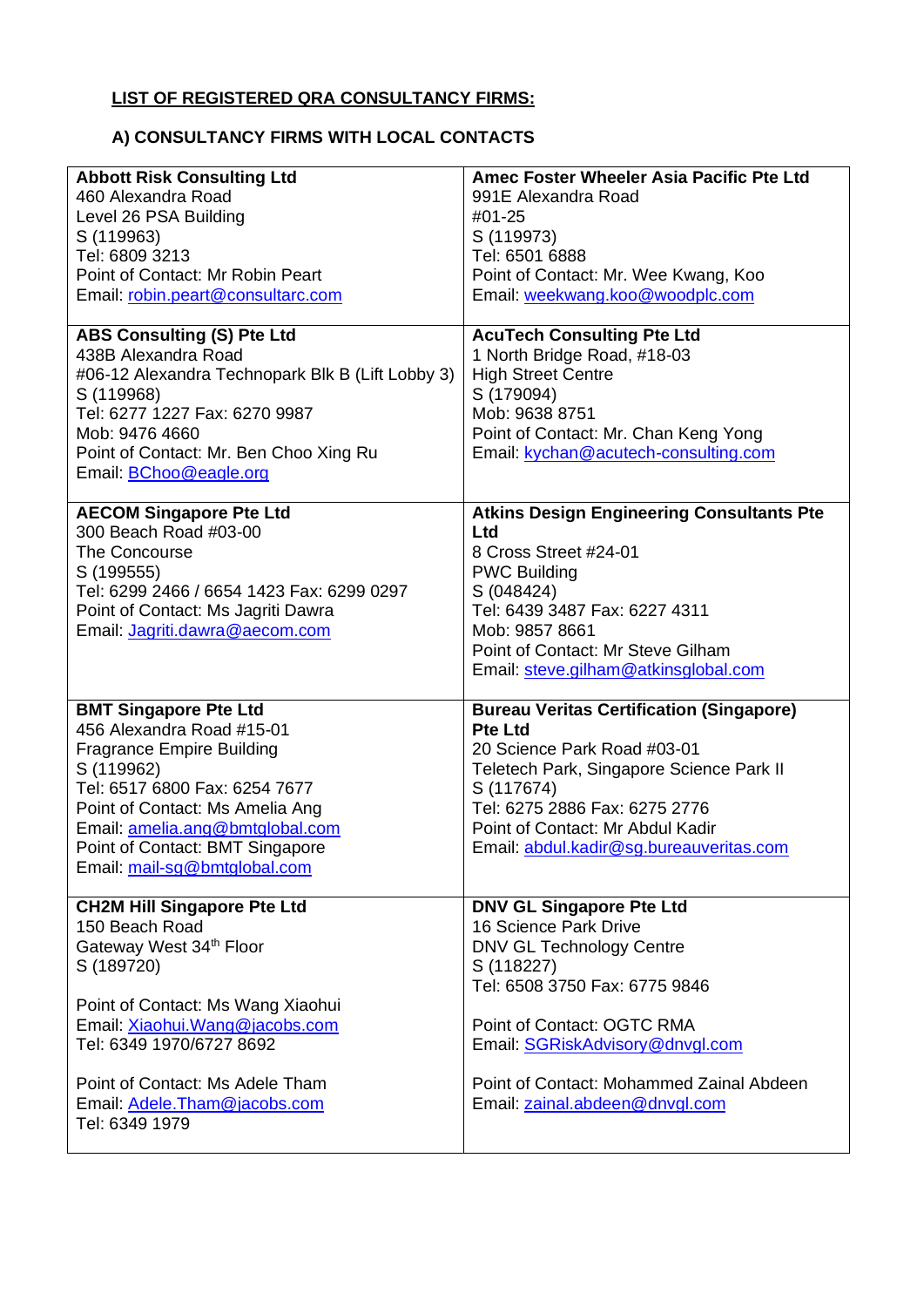| <b>Environmental Resources</b>              | <b>EnviroSolutions &amp; Consulting Pte Ltd</b> |
|---------------------------------------------|-------------------------------------------------|
| Management (S) Pte Ltd (ERM)                |                                                 |
| 120 Robinson Road #10-01                    | 133 Cecil Street #08-01A/01B                    |
| S (068913)                                  | Keck Seng Tower S (069535)                      |
| Tel: 6324 9636 / 6324 9641 Fax: 6226 1636   | Tel: 6243 1174                                  |
| Mob: 9128 2504                              | Mob: 9838 9429                                  |
| Point of Contact: Ms Chin Yen Yen           | Point of Contact: Mr Andrew Young               |
| Email: yenyen.chin@erm.com                  | Email: andrew@envirosc.com and                  |
|                                             | Email: enquiries@envirosc.com                   |
|                                             |                                                 |
| <b>IRESC Singapore Pte Ltd</b>              | <b>Jensen Hughes Pte Ltd</b>                    |
| 10 Anson Road #22-15                        | 1 Jalan Berseh #03-14                           |
| <b>International Plaza</b>                  | <b>New World Centre</b>                         |
| S (079903)                                  | S (209037)                                      |
| Mob: 9665 2915                              | Tel: 6333 0500                                  |
|                                             | Mob: 9795 3559                                  |
| Point of Contact: Mr Ngai Man Ho            | Point of Contact: Mr Daniel Lim                 |
| Email: dennis.ngai@irescglobal.com          | Email: daniel.lim@jensenhughes.com              |
|                                             |                                                 |
| Point of Contact: Ms Tham Kit Huan          |                                                 |
| Email: kithuan.tham@irescqlobal.com         |                                                 |
| <b>Netherlands Organisation for Applied</b> | <b>PSRG Asia Pacific Pte Ltd</b>                |
| <b>Scientific Research (TNO)</b>            | Vision Exchange                                 |
| 3 Science Park Drive #02-12/25              | 2 Venture Drive #24-01                          |
| The Franklin, Science Park I                | S (608526)                                      |
| S (118223)                                  | Tel: 6914 7709 Fax: 6914 9001                   |
| Point of Contact: Mr Petra Pronk            | Point of Contact: Ms Annie Nguyen               |
| Email: petra.pronk@tno.nl                   | Email: nnguyen@psrg.com                         |
| <b>Ramboll Environ Singapore Pte Ltd</b>    | <b>Sherpa Asia Pte Ltd</b>                      |
| 20 Harbour Drive                            | 138 Market Street#24-01                         |
| #02-01                                      | CapitaGreen                                     |
| S (117612)                                  | S (048946)                                      |
| Tel: 6469 9918                              | Tel: 6679 6024                                  |
| Mob: 9451 0986                              | Mob: 9053 5395                                  |
| Point of Contact: Ms Ng Wai Ling            | Point of Contact: Mr Ossy Alim                  |
| Email: WLNG@ramboll.com                     | Email: Ossy.Alim@sherpa-asia.com                |
| Synergen Oil & Gas Pte Ltd                  | <b>TÜV Rheinland Singapore Pte Ltd</b>          |
| 101 Kitchener Road #02-42                   | 25 International Business Park #01-57/58        |
|                                             | <b>German Centre</b>                            |
| Jalan Besar Plaza                           | S (609916)                                      |
| S (208511)                                  | Tel: 6562 8750 (Ext 3303)                       |
| Mob: 8618 4148                              | Mob: 9815 4123                                  |
|                                             | Point of Contact: Mr Chen Zhenkang              |
| Point of Contact: Puvan B.                  | Email: zhenkang.chen@tuv.com                    |
| Email: <b>Puvanb@synergenog.com</b>         |                                                 |
|                                             |                                                 |
| Point of Contact: Keith Bell                |                                                 |
| Email: Kbell@synergenog.com                 |                                                 |
|                                             |                                                 |